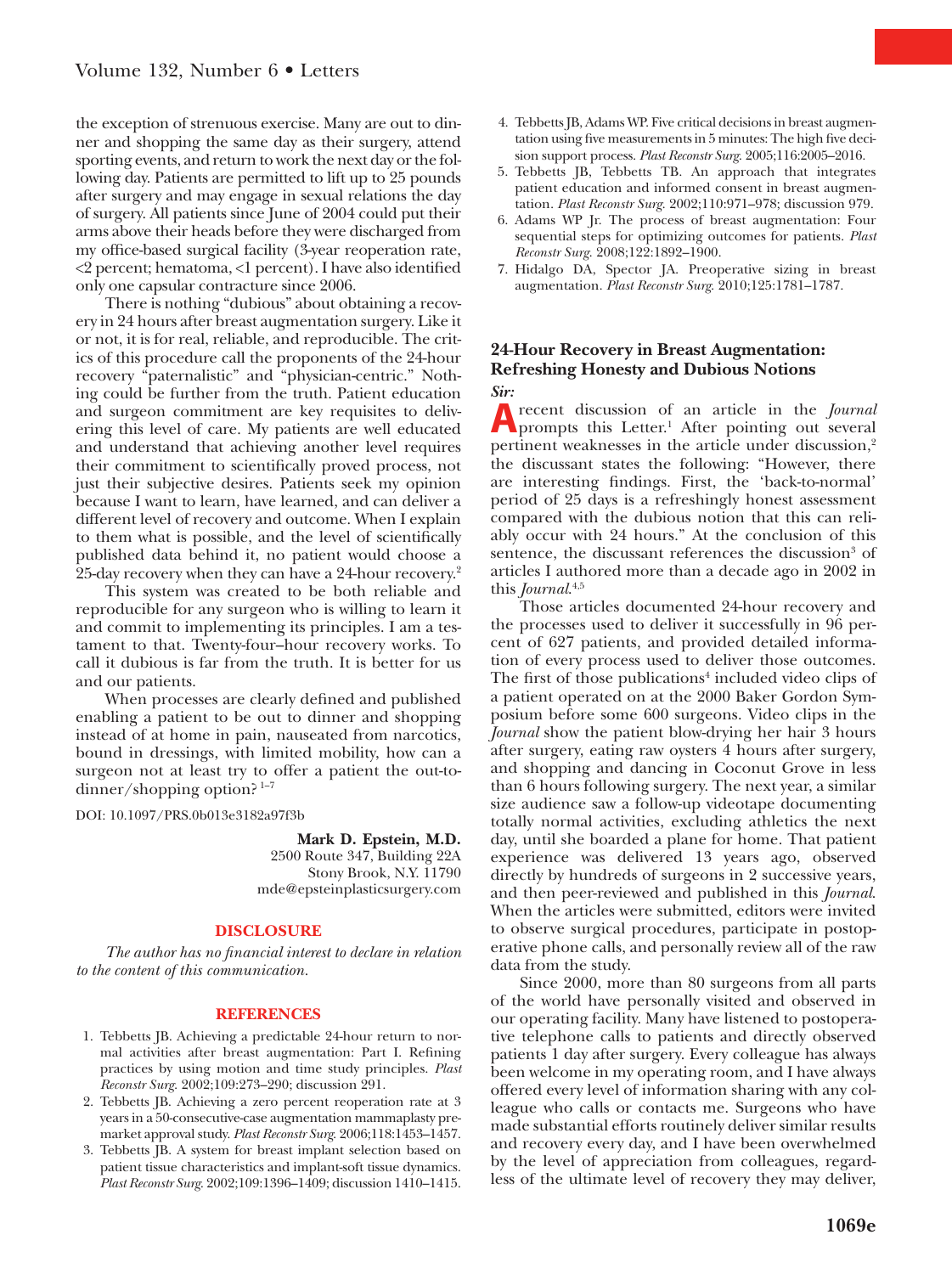depending on their individual circumstances. Today, 99 percent of our patients achieve full normal activities within 24 hours, and 92 percent at last assessment 2 years ago were shopping, out to dinner, or caring for their children at home the evening of surgery. "Dubious notion?" "Reliability"? The transferability of these processes has been clearly demonstrated and published by other surgeons, one of whom demonstrated a 97 percent return to normal activity within 24 hours in 300 consecutive patients.5 Other surgeons, including Dr. Bill Adams and Dr. Steve Teitelbaum, have documented similar patient recovery in patients operated on at live surgery venues, including the Atlanta Breast Symposium.

I respect the prerogative of every colleague to disagree and debate any concept that affects patients. I also respect the rights of every colleague to choose to deliver or not deliver any technique or level of care they choose. I particularly respect those who make extraordinary efforts with limited resources or under particularly challenging practice situations. Every surgeon can certainly choose to say, "I tried, but it doesn't work for me," or "My practice is doing just fine and I am satisfying my market base and earning an income I am happy with, so I simply have no incentive to work at changing what is working," or "I have independent resources that can satisfy my lifestyle with or without surgery, so I choose to continue what I am doing," or even "I simply don't like the author of this information, and have no interest whatever in even reading it." Each of those statements is intellectually honest and ethical. Dismissively labeling more than a decade of reality and peer-reviewed science as a "dubious notion" and contrasting it in the same sentence to another article using the words "refreshingly honest" is something entirely different, especially when written by a discussant who is a section editor of this *Journal*.

I believe in accountability and that individuals, regardless of their title or status, are responsible for the choices and statements they make. Choosing to infer, even tangentially with "artful" wording, that 24-hour recovery is a "dubious notion" defies reality and reflects a dismissive willingness to promote mediocrity for patient recovery when another level has been clearly documented for more than a decade in the most respected forums in our specialty. The discussant has every right to ignore or not make any effort to learn or implement anything he chooses. But I challenge the veracity and scientific credibility of labeling 24-hour recovery and the proved processes that deliver it routinely and predictably, as a "dubious notion."

More importantly, I categorically reject any implication that challenges the honesty, on any level, of anything I have published or stated in my professional life. "Refreshing honesty" contrasted in the same sentence that labels reality and proved science as a "dubious notion" may be interpreted by individuals differently. Every article or discussion written by the discussant has presumably been subjected to the same

stringent peer-review processes as my publications in this, the most respected *Journal* in our specialty. I am surprised—whether this statement was inadvertent, a slip of the tongue, a senior moment, or something more self-serving and disrespectful—that it escaped the scrutiny of reviewers (if a section editor's comments are reviewed).

"Refreshing honesty" is reality and truth, not what someone might like it to be to rationalize similar beliefs and choices to justify the status quo and choose to not improve the recovery experience for patients. "Dubious notion" is the belief that such statements can be made without challenge, regardless of who makes them. Dismissiveness neither justifies nor validates mediocrity in patient recovery.

DOI: 10.1097/PRS.0b013e3182a97f4f

**John B. Tebbetts, M.D.**

2801 Lemmon Avenue, Suite 300 Dallas, Texas 75204-2356 [johnbt@airmel.net](mailto:johnbt@airmel.net) [jbt@jbtserv.net](mailto:jbt@jbtserv.net)[jbt@plastic-surgery.com](mailto:jbt@plastic-surgery.com)

## **disclosure**

*The author has no financial interest to declare in relation to the content of this communication.*

## **references**

- 1. Hidalgo DA. Discussion: Prospective outcome study of 225 cases of breast augmentation. *Plast Reconstr Surg*. 2013;131: 1167–1168.
- 2. Spear S. Discussion: Achieving a predictable 24-hour return to normal activities following breast augmentation. *Plast Reconstr Surg*. 2002;109:273–290.
- 3. Tebbetts JB. Achieving a predictable 24-hour return to normal activities after breast augmentation: Part I. Refining practices using motion and time study principles. *Plast Reconstr Surg*. 2002;109:273–290.
- 4. Tebbetts JB. Achieving a predictable 24-hour return to normal activities after breast augmentation: Part II. Patient preparation, refined surgical techniques and instrumentation. *Plast Reconstr Surg*. 2002;109:293–305.
- 5. Adams WP. The process of breast augmentation: Four sequential steps for optimizing outcomes for patients. *Plast Reconstr Surg*. 2008;122:1892–1900.

# **Repairing the High-Riding Nipple with Reciprocal Transposition Flaps** *Sir:*

**W**e read with great interest the article entitled "Repairing the High-Riding Nipple with Reciprocal Transposition Flaps"<sup>1</sup> and commend the authors on their well-designed flaps. As we all know, symmetry is one of the core principles in achieving good cosmetic outcomes for the breast. Without the symmetry of the nipple-areola complex, the surgical results will never be satisfying, even if the breast lumps are symmetrical. The high-riding nipple-areola complex is a clinical entity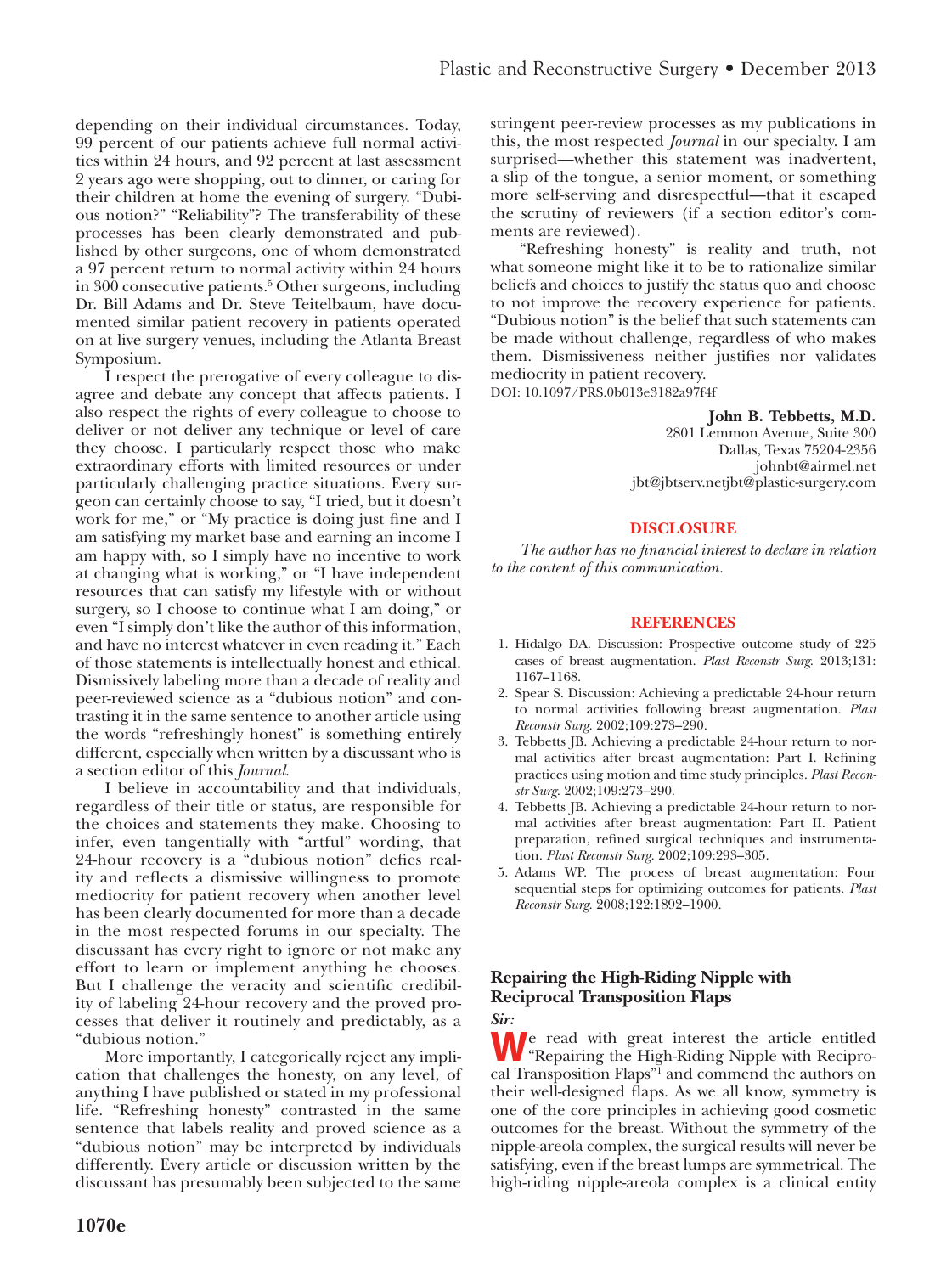that is not rare in patients after mastectomy or mastopexy or in patients with congenital breast diseases.

For Western patients, reciprocal transposition flaps and reciprocal skin grafts<sup>2</sup> have been shown to be effective, although inevitably they will all leave several scars on the breast. However, for Asian patients, who are more prone to developing hypertrophic scars and skin graft hyperpigmentation, the results may not be as aesthetically pleasing. We therefore recommend that surgeons should try to avoid any unnecessary skin grafts or incisions on the breasts of Asian patients.<sup>3</sup> During our operations, the nipple-areola complex is harvested as a full-thickness skin graft, with the subsequent donor site closed into a transverse line. Then, the patient is sat upright and the location of the new nipple is marked. To increase the projection of the new nipple, only the epidermal layer of the new nipple-areola area is removed. The graft is then sutured using standard tie-over and bolster techniques. The tie-over dressing is left in place for 3 weeks (Fig. 1).

The end result of this procedure leaves only a transverse scar at the donor site and a circular scar around the nipple-areola complex. Because Asian patients are more susceptible to developing hypertrophic scars and



**Fig. 1.** (*Above*) A 28-year-old female Poland syndrome patient. The left nipple-areola complex was hypoplastic and displaced superiorly. (*Below*) Six months after breast reconstruction and high-riding nipple correction.

graft-site hyperpigmentation, we strongly believe this technique achieves more favorable results. DOI: 10.1097/PRS.0b013e3182a98000

# **Lin Zhu, M.D.**

**Zhifei Liu, M.D.**

Plastic Surgery Department Peking Union Medical College Hospital Beijing, People's Republic of China

Correspondence to Dr. Liu Plastic Surgery Department Peking Union Medical College Hospital Beijing, People's Republic of China 100032 [zhfeliuliuchong@163.com](mailto:zhfeliuliuchong@163.com)

## **DISCLOSURE**

*The authors have no financial interest to declare in relation to the content of this communication.*

#### **REFERENCES**

- 1. Spear SL, Albino FP, Al-Attar A. Repairing the high-riding nipple with reciprocal transposition flaps. *Plast Reconstr Surg*. 2013;131:687–689.
- 2. Spear SL, Hoffman S. Relocation of the displaced nipple-areola by reciprocal skin grafts. *Plast Reconstr Surg*. 1998;101:1355–1358.
- 3. Zhu L, Zeng A, Wang XJ, Liu ZF, Zhang HL. Poland's syndrome in women: 24 cases study and literature review. *Chin Med J (Engl.)* 2012;125:3283–3287.

# **Incidence of Concomitant Airway Anomalies When Using the University of California, Los Angeles, Protocol for Neonatal Mandibular Distraction**

*Sir:*

**W**e read with great interest Dr. Andrews and col-leagues' article entitled "Incidence of Concomitant Airway Anomalies When Using the University of California, Los Angeles, Protocol for Neonatal Mandibular Distraction."<sup>1</sup> Their report represents the largest study to date on the use of mandibular distraction for the treatment of infants with Pierre Robin sequence and severe airway obstruction. Based on their experience, which includes an impressive success rate of 97 percent, an algorithm is proposed for the management of these patients.

Our experience with mandibular distraction in this same patient population, also published in the *Journal*, 2 supports some of the recommendations from the University of California, Los Angeles. In 50 consecutive patients, we demonstrate that gastroesophageal reflux disease and the need for Nissen fundoplication was statistically associated with failure of distraction. However, the study by Andrews et al. makes clear recommendations not to perform mandibular distraction on patients with laryngomalacia, a suggestion not arising from evidence-based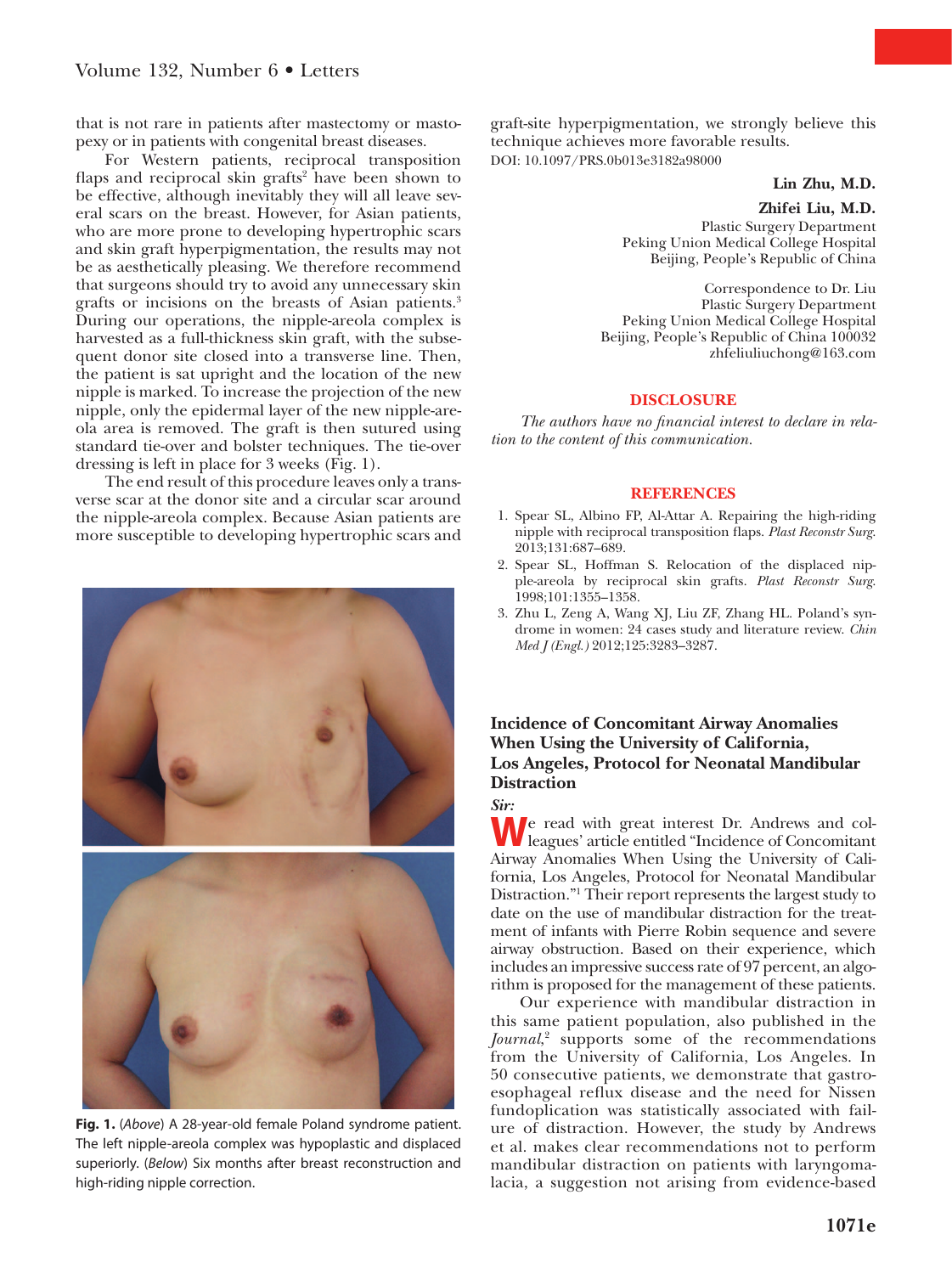medicine.1,3 Many years ago, we initiated mandibular distraction on patients with Pierre Robin sequence and select airway anomalies. Our published experience demonstrates no statistical association of airway abnormalities with failure of distraction in appropriately selected patients. In our study population, 13 of 50 patients had associated airway abnormalities and 11 of 50 had laryngomalacia.

There have been many algorithms published in the *Journal* based on successful treatment plans instituted by high-volume centers. Evidence of positive results are provided, but often without proof that deviation from the proposed algorithm is indeed detrimental. This assumption of a negative effect can prevent the application of useful techniques to the benefit of our patients. Mandibular distraction is effective and can alleviate airway obstruction secondary to micrognathia. We believe the indications can be extended to select patients with airway abnormalities, including laryngomalacia. Our study provides statistical support for this proposal. We hope that the craniofacial team and the University of California, Los Angeles and other institutions may consider application of distraction in this patient population as, in our experience, it can be a safe and effective intervention. DOI: 10.1097/PRS.0b013e3182a97f8a

**Roberto L. Flores, M.D.**

**Kariuki Murage, M.D.**

# **Sunil S. Tholpady, M.D., Ph.D.**

Division of Plastic Surgery Riley Hospital for Children Indiana University Medical Center Indianapolis, Ind.

Correspondence to Dr. Flores Division of Plastic Surgery Indiana University School of Medicine 705 Riley Hospital Drive, RI 2513 Indianapolis, Ind. 46202 [rlflores@iupui.edu](mailto:rlflores@iupui.edu)

# **DISCLOSURE**

*The authors have no financial interest to declare in relation to the content of this communication.*

## **REFERENCES**

- 1. Andrews BT, Fan KL, Roostaeian J, Federico C, Bradley JP. Incidence of concomitant airway anomalies when using the university of California, Los Angeles, protocol for neonatal mandibular distraction. *Plast Reconstr Surg*. 2013;131:1116–1123.
- 2. Murage KP, Tholpady SS, Friel M, Havlik RJ, Flores RF. Outcomes analysis of mandibular distraction osteogenesis for the treatment of Pierre Robin sequence. *Plast Reconstr Surg*. 2013;132:419–421.
- 3. Denny A, Kalantarian B. Mandibular distraction in neonates: A strategy to avoid tracheostomy. *Plast Reconstr Surg*. 2002;109:896–904; discussion 905.

# **Reply: Incidence of Concomitant Airway Anomalies When Using the University of California, Los Angeles, Protocol for Neonatal Mandibular Distraction**

*Sir:*

We would like to thank Dr. Flores et al. for their<br>comments concerning the use of mandibular distraction in neonates with laryngomalacia. The authors reference their own article that has been accepted but not published, which demonstrates the use of mandibular distraction in 11 of 50 children with laryngomalacia. In our study, we developed a protocol that we believe to be safe and efficacious for the treatment of neonates with Pierre Robin syndrome, as no clear treatment criteria have been accepted in the literature. In our study, concomitant airway anomalies were more prevalent than we expected (28 percent). Laryngomalacia accounted for more than half of these anomalies (53 percent). The diagnosis of laryngomalacia was made at the time of diagnostic laryngoscopy as described by Olney et al. at the University of Iowa.<sup>1</sup> Type 1 laryngomalacia (most common) demonstrates prolapse of the mucosa overlying the arytenoid cartilage, type 2 has shortened aryepiglottic folds, and type 3 (least common) has posterior displacement of the epiglottis. Of these three, only type 3 would seem to benefit from mandibular distraction, as the repositioning of the tongue base most likely moves the epiglottis into a more anterior position, alleviating airway obstruction. It is also well known that most children with laryngomalacia (80 percent) will outgrow this condition within the first several months of life without intervention. Therefore, we acknowledge that the authors successfully used this surgical technique safely in their article. However, we caution others that a conservative approach to an airway obstructed by two or more lesions is most prudent. Mandibular distraction is only one of many tools that may be used to treat upper airway obstruction safely.

DOI: 10.1097/PRS.0b013e3182a980bd

# **Brian T. Andrews, M.D.**

# **James P. Bradley, M.D.**

Division of Plastic and Reconstructive Surgery University of California, Los Angeles David Geffen School of Medicine Los Angeles, Calif.

Correspondence to Dr. Bradley Division of Plastic and Reconstructive Surgery University of California, Los Angeles 200 Medical Plaza, Suite 465 Los Angeles, Calif. 90095-6960 [jpbradley4@mac.com](mailto:jpbradley4@mac.com)

# **DISCLOSURE**

*The authors have no financial interest to declare in relation to the content of this communication.*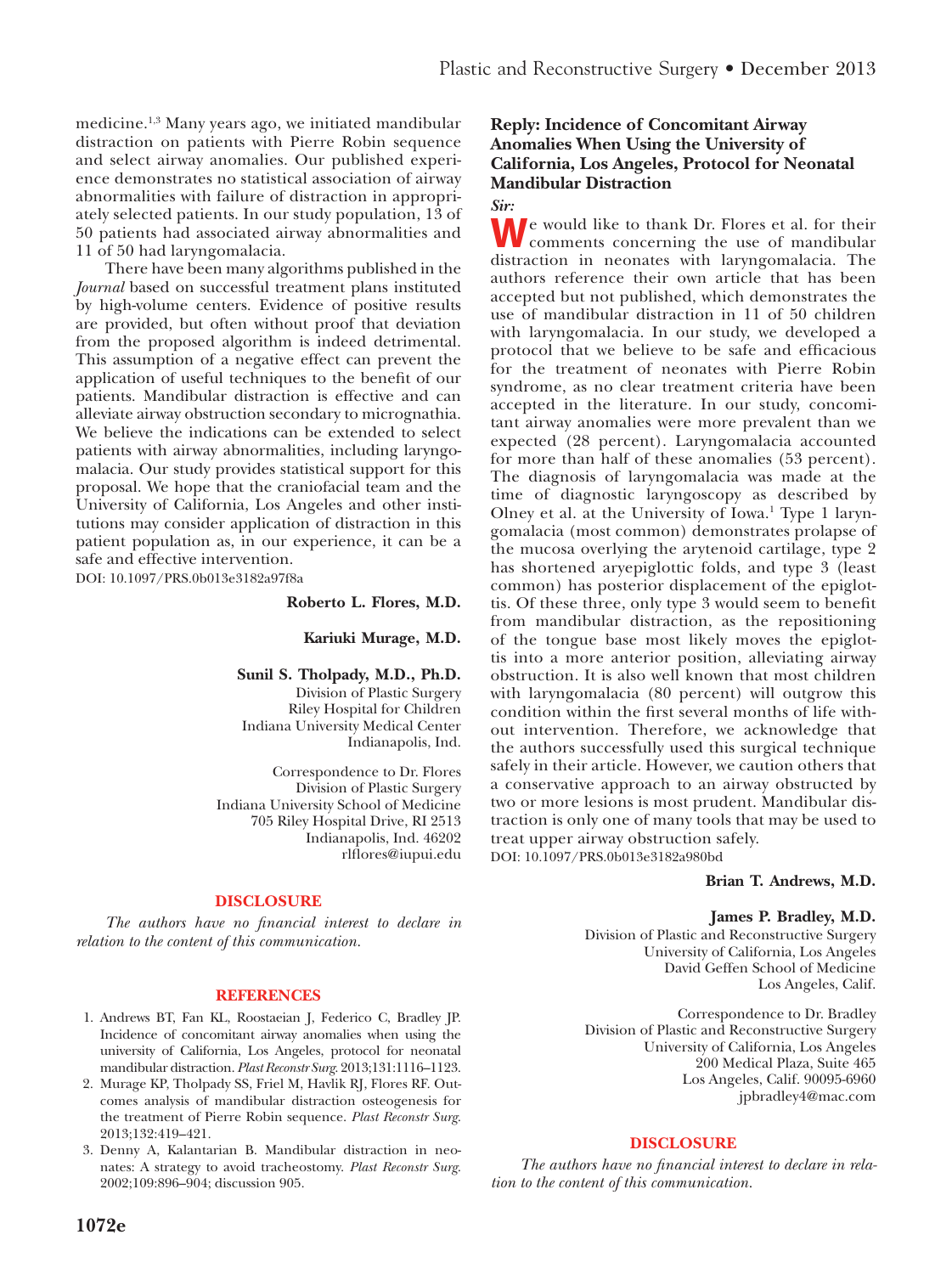### **REFERENCE**

1. Olney DR, Greinwald JH Jr, Smith RJ, Bauman NM. Laryngomalacia and its treatment. *Laryngoscope* 1999;109: 1770–1775.

# **Harvesting the Omentum for Poststernotomy Mediastinitis**

*Sir:*

The eloquently written and beautifully illustrated article by Vyas and colleagues<sup>1</sup> presents some strong arguments for limiting the abdominal access to harvest the omentum in the management of poststernotomy mediastinitis. We concur with this principle. It is with a similar intent that some advocate harvesting the omentum laparoscopically.2,3 Indeed, it is true that more equipment is required for the latter—not more personnel (one surgeon, one assistant, and one scrub nurse). The other points advanced in the penultimate paragraph in their article<sup>1</sup> against laparoscopic harvest of an omental flap also warrant closer scrutiny.

First, yes, laparoscopy does require additional stab wounds (all <10 mm); however, bear in mind that in at least  $15$  percent of their cases $^1$  additional abdominal incisions were necessary to release the adhered omentum. Second, the percentage of ventral hernias was more than doubled by converting the transdiaphragmatic approach to a laparotomy. The incisional hernia rate is distinctively higher when compared with the 1.5 to 1.8 percent rate reported following laparoscopy.4 Third, the mean blood loss (Table 3) following laparotomy was significantly higher compared with not only the transdiaphragmatic approach but also with laparoscopy. The latter offers a clear and complete view during dissection, avoids blunt adhesiolysis, and reduces bleeding to an absolute minimum. Finally, during laparoscopic harvest of an omental flap, the loss of any amount of pneumoperitoneum only occurs once the flap has been safely dissected, prepared, and at the end of the abdominal surgical procedure. Obviously, creating a wrist/lower arm–sized transdiaphragmatic opening at the beginning of the procedure limits the possibility of laparoscopic harvest of an omental flap. This opens the door to a pertinent question. In the study by Vyas et al., $<sup>1</sup>$  a steady increase in the number</sup> of laparotomies since 2002 can be observed (Fig. 3). Was this because of the failure of intention-to-treat by technique (transdiaphragmatic harvesting) or were the laparotomies planned preoperatively? If planned, it would be of interest to know which selection criteria the authors developed for either of the procedures.

It may be fair to seek an alternative to the transdiaphragmatic approach to the omentum in patients who have undergone previous, perhaps extensive, abdominal surgery. This does not have to be a laparotomy. Laparoscopic harvest of an omental flap has been shown to be feasible and *not* a contraindication in these cases. Most of the patients in the four largest case series of laparoscopic harvest of an omental flap for reconstruction in poststernotomy mediastinitis had a history of previous, major abdominal surgery.<sup>2,3</sup> In each, the outcome following laparoscopic harvest of an omental flap was good.

A recently published meta-analysis for a systematic review comparing patient-based outcome with muscle flaps or an omental flap indicated a slight survival advantage for reconstruction with an omental flap (overall relative risk, 1.29; 95 percent CI, 0.58 to 2.88).<sup>5</sup> In addition, the results of our systematic review<sup>5</sup> suggest that muscle flaps are associated with more, and more frequent, complications compared with omental flaps.

Vyas et al. $<sup>1</sup>$  do not compare their results with a</sup> similar cohort of patients in whom muscle flaps were harvested. However, their good results lend further support to lowering the threshold in preferentially choosing the omentum in the treatment of poststernotomy mediastinitis when a flap is indicated. DOI: 10.1097/PRS.0b013e3182a97fb2

**Jan J. van Wingerden, F.C.S.(S.A.)., M.Med.(Plast.Chir.)**

#### **Oren Lapid, M.D.**

Department of Plastic, Reconstructive, and Hand Surgery Academic Medical Center University of Amsterdam Amsterdam, The Netherlands

**Erik R. Totté, M.D., Ph.D.**

Leeuwarden Institute for Minimal Invasive Surgery Medical Center Leeuwarden Leeuwarden, The Netherlands

Correspondence to Dr. van Wingerden Department of Plastic, Reconstructive, and Hand Surgery Academic Medical Center University of Amsterdam P.O. Box 22660 1100 DD Amsterdam, The Netherlands [j.j.vanwingerden@amc.uva.nl](mailto:j.j.vanwingerden@amc.uva.nl)

### **DISCLOSURE**

*The authors have no financial interest to declare in relation to the content of this communciation. No outside funding was received.*

#### **REFERENCES**

- 1. Vyas RM, Prsic A, Orgill DP. Transdiaphragmatic omental harvest: A simple, efficient method for sternal wound coverage. *Plast Reconstr Surg*. 2013;131:544–552.
- 2. Salameh JR, Chock DA, Gonzalez JJ, Koneru S, Glass JL, Franklin ME Jr. Laparoscopic harvest of omental flaps for reconstruction of complex mediastinal wounds. *JSLS* 2003;7:317–322.
- 3. van Wingerden JJ, Coret ME, van Nieuwenhoven CA, Totté ER. The laparoscopically harvested omental flap for deep sternal wound infection. *Eur J Cardiothorac Surg*. 2010;37:87–92.
- 4. Tonouchi H, Ohmori Y, Kobayashi M, Kusunoki M. Trocar site hernia. *Arch Surg*. 2004;139:1248–1256.
- 5. van Wingerden JJ, Lapid O, Boonstra PW, de Mol BA. Muscle flaps or omental flap in the management of deep sternal wound infection. *Interact Cardiovasc Thorac Surg*. 2011;13:179–187.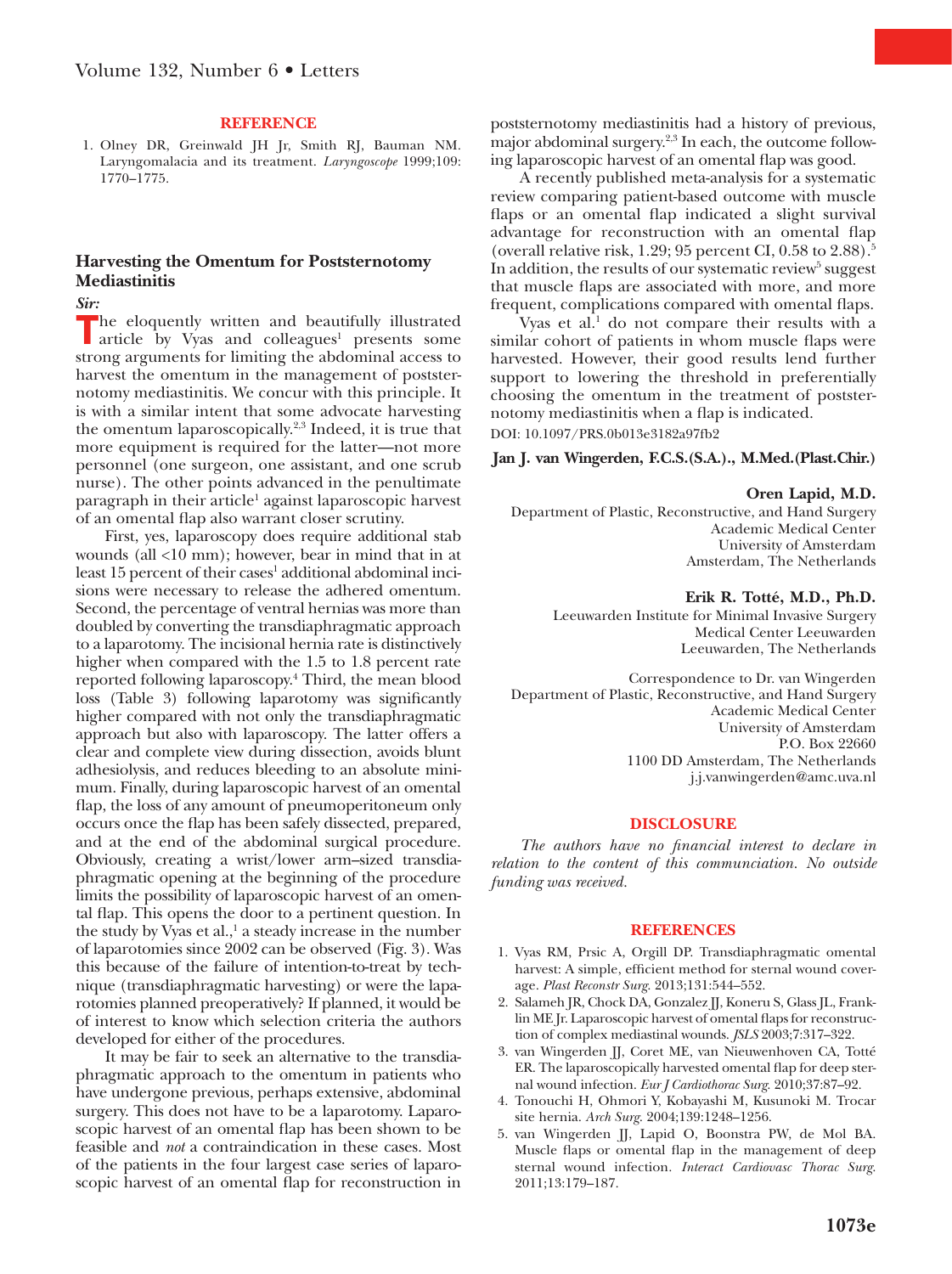# **Reply: Transdiaphragmatic Omental Harvest: A Simple, Efficient Method for Sternal Wound Coverage**

*Sir:* **W**e thank Dr. van Wingerden and colleagues for their thoughtful discussion about the benefits of laparoscopic omental harvest for sternal wound coverage. Fortunately, these cases are rare and the incidence of sternal wounds has decreased dramatically in our hospital.<sup>1</sup> For clarification, using our technique, we perform the omental dissection off the transverse colon under direct vision. Also, hernias tend to occur several months after the operation in patients that have put on substantial weight. We would caution readers about drawing too many conclusions when comparing the results of studies conducted at different institutions, as the baseline patient characteristics, surgical techniques, and postoperative care may differ.

The omentum provides excellent coverage of the mediastinum and is quite effective for treating complex thoracic infections. The specific harvest approach is less important and can be adjusted based on institution- and patient-specific factors.

DOI: 10.1097/PRS.0b013e3182a980a9

**Raj M. Vyas, M.D.**

Division of Plastic and Reconstructive Surgery Brigham and Women's Hospital

# **Dennis P. Orgill, M.D., Ph.D.**

Division of Plastic and Reconstructive Surgery Brigham and Women's Hospital Harvard Medical School Boston, Mass.

> Correspondence to Dr. Orgill Brigham & Women's Hospital 75 Francis Street Boston, Mass. 02115 [dorgill@partners.org](mailto:dorgill@partners.org)

## **DISCLOSURE**

*The authors have no financial interest to declare in relation to the content of this communication.*

# **REFERENCE**

1. Matros E, Aranki SF, Bayer LR, McGurk S, Neuwalder J, Orgill DP. Reduction in incidence of deep sternal wound infections: Random or real? *J Thorac Cardiovasc Surg*. 2010;139:680–685.

# **High Blood Pressure (Hypertension) May Influence the Results of Clinical Trials for Scar and Keloid Treatments**

*Sir:*

In the field of scar management, including its prevention and treatment, the number of clinical trials using tion and treatment, the number of clinical trials using new drugs and devices has increased considerably, as

evidenced by recent publications in *Plastic and Reconstructive Surgery*. 1,2 In this Letter, I would like to draw attention to the link between high blood pressure (hypertension) and scar quality and appearance, which could have a considerable impact on future clinical trials. In light of this, I would like to propose that screening for hypertension should be an integral part of clinical trials for keloid and scar treatments.

In our hospital, where cases of keloid and hypertrophic scar have been treated over an extended period, we have observed that severe keloids are often associated with high blood pressure (hypertension). Indeed, an analysis of 100 keloid patients in 2011<sup>3</sup> revealed that patients with multiple (more than three) or large keloids (>10 cm<sup>2</sup> ) had higher blood pressure than patients with mild keloids (fewer than two or  $<$ 10 cm<sup>2</sup>). For example, in one case, keloid symptoms were alleviated when antihypertensive drugs were administered.4 Although an analysis of the link between hypertension and keloids is ongoing, the results so far suggest that hypertension is an important risk factor for the aggravation of keloids and scars.

The generation of heavy scars, including keloid and hypertrophic scars, is associated with multiple factors. These include local factors (e.g., tension), genetic factors (e.g., single nucleotide polymorphisms), and systemic factors (e.g., hypertension). Hypertension is one of the risk factors for heavy scars. I would like to draw attention to the following points:

- 1. The main cause of keloids and heavy scars is unlikely to be hypertension, because one-fourth of adults suffer from hypertension, but most do not develop keloids.
- 2. However, we observed that keloid or hypertrophic scar formation was higher after invasive surgery in patients with hypertension than in similar patients with normal blood pressure. Actually, many elderly patients developed keloids for the first time after undergoing such surgery (Fig. 1). This suggests that such patients are different from patients who acquired keloids earlier in life.
- 3. By itself, treatment for high blood pressure cannot cure heavy scars, but symptoms of scars may be improved by such treatment. Moreover, treatment for high blood pressure may prevent the formation of heavy scars.
- 4. People of African American or African origin have significantly higher rates of hypertension than Caucasian people<sup>5</sup>; this may be related to the fact that the former have higher rates of keloids.
- 5. Heavy scars and hypertension may have a common pathologic condition, but this should be verified in the future.

I would recommend that the blood pressure of patients with heavy scars be checked, and that hypertensive patients be excluded from clinical trials of new drugs and devices for the prevention and treatment of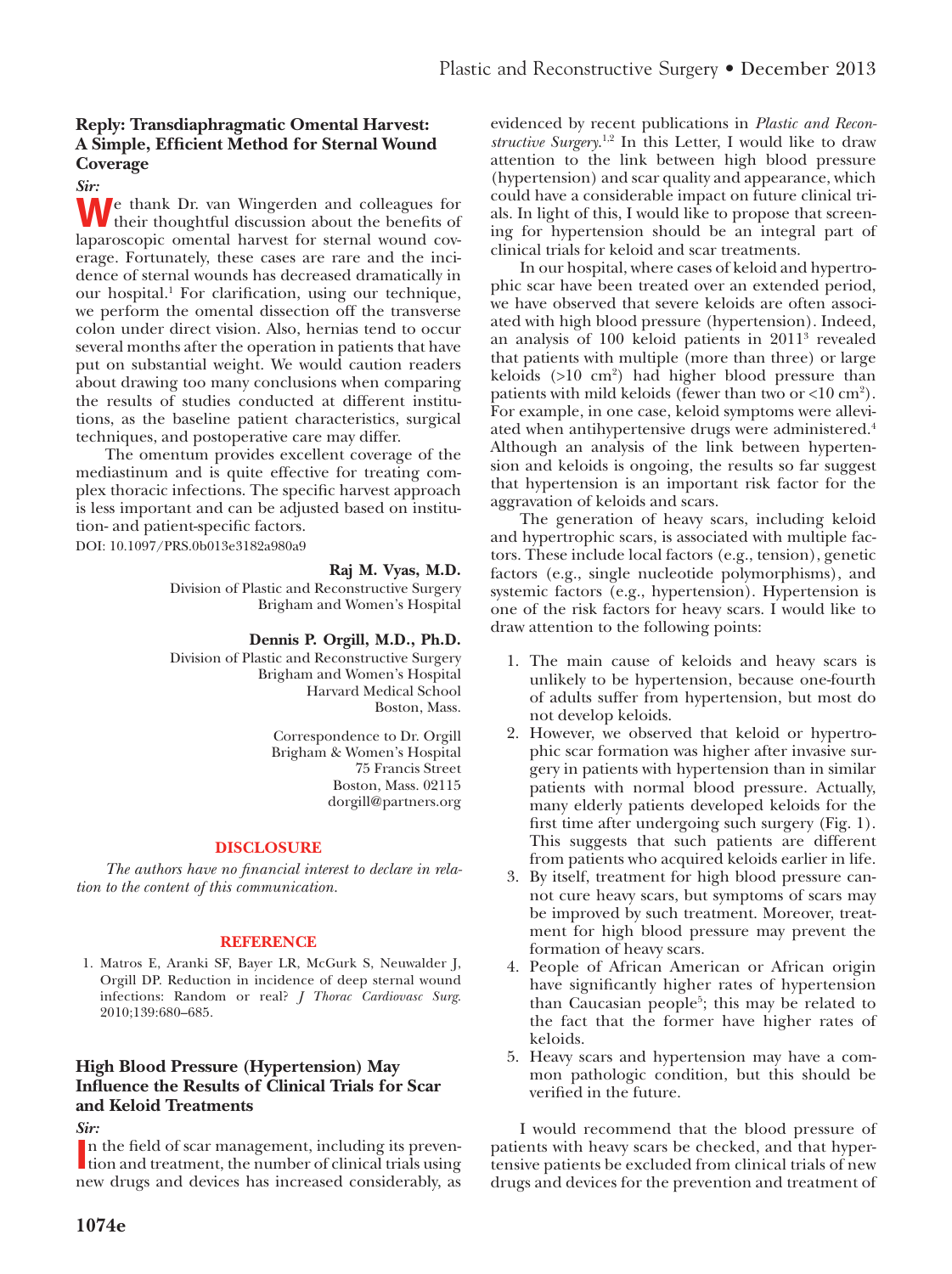

**Fig. 1.** A keloid case associated with hypertension. The patient was a 66-year-old man with hypertension. He had no keloids before the age of 60 but developed keloids after surgery. Patients who do not have a strong genetic disposition for keloid formation, but who experience hypertension, may be more susceptible to severe scars.

scars. Recently, a clinical trial for transforming growth factor-β3<sup>1,2</sup> was stopped in phase III. Such results may be changed if the blood pressure of the participants is tested before the clinical trial is commenced. DOI: 10.1097/PRS.0b013e3182a97f9e

### **Rei Ogawa, M.D., Ph.D.**

Department of Plastic, Reconstructive, and Aesthetic Surgery Nippon Medical School 1-1-5 Sendagi Bunkyo-ku Tokyo 113-8603, Japan [r.ogawa@nms.ac.jp](mailto:r.ogawa@nms.ac.jp)

#### **DISCLOSURE**

*The author has no financial interest to declare in relation to the content of this communication.*

#### **REFERENCES**

- 1. Bush J, Duncan JA, Bond JS, et al. Scar-improving efficacy of avotermin administered into the wound margins of skin incisions as evaluated by a randomized, double-blind, placebo-controlled, phase II clinical trial. *Plast Reconstr Surg*. 2010;126:1604–1615.
- 2. So K, McGrouther DA, Bush JA, et al. Avotermin for scar improvement following scar revision surgery: A randomized, double-blind, within-patient, placebo-controlled, phase II clinical trial. *Plast Reconstr Surg*. 2011;128:163–172.
- 3. Arima J, Ogawa R, Iimura T, Azuma H, Hyakusoku H. Relationship between keloid and hypertension. *J Nippon Med Sch*. 2012;79:494–495.
- 4. Ogawa R, Arima J, Ono S, Hyakusoku H. Total management of a severe case of systemic keloids associated with high

blood pressure (hypertension): Clinical symptoms of keloids may be aggravated by hypertension. *Eplasty* 2013;13:e25.

5. Forman JP, Scott JB, Ng K, et al. Effect of vitamin D supplementation on blood pressure in blacks. *Hypertension* 2013;61:779–785.

# **Local Anesthetics in Liposuction: Considerations for New Practice Advisory Guidelines to Improve Patient Safety**

*Sir:*

**D**r. Pace et al. revive an old prejudice against bupiva-<br>caine.<sup>1</sup> Their article echoes Klein's objections that were published in the *Journal* in 1998.<sup>2</sup> The authors contend that "there is evidence to support the avoidance of bupivacaine in infiltrate solution recipes because of the potential for fatal complications of toxicity." However, they do not reference any examples of adverse effects when bupivacaine is administered in this manner. The authors offer no data of their own or personal experience with this anesthetic agent.

Bupivacaine has been used for decades in plastic surgery. To date, there has been not a single reported case of toxicity from its use in wetting solutions. My investigation, published last year and referenced by the authors, represents the only study to actually measure levels of this anesthetic agent in plastic surgery patients. The maximum plasma level was  $0.81 \mu g/ml$ , well below the toxic threshold of approximately  $3 \mu g$ / ml, with no evidence of toxicity.<sup>3</sup>

The authors acknowledge that "the risk of toxicity from any local anesthetic is lower when uptake into the systemic circulation is gradual."<sup>1</sup> Plasma assays reveal a very slow absorption of bupivacaine, much slower than lidocaine.<sup>3</sup> Bupivacaine is not even detected in the circulation until 4 hours after its infusion into the abdominal fat layer. Its level rises very gradually over 20 hours, and it may still be detectable in the plasma at 48 hours (Fig. 1). This profoundly delayed release into the circulation is not just an effect of epinephrine, which would be expected to delay lidocaine and bupivacaine absorption equally. Bupivacaine partitions more readily into fat than lidocaine. Small amounts of bupivacaine enter the circulation from this fat tissue reservoir—a sort of physiologic pain pump—incrementally over a period of more than 2 days. Bupivacaine's greater affinity for fat is an important advantage over other, less lipophilic local anesthetics such as lidocaine, in terms of both efficacy and safety (i.e., more in the tissues, less in the blood). Studies of intradermal injections that suggest only a small prolongation of anesthesia for bupivacaine in the presence of epinephrine<sup>4</sup> cannot be extrapolated to infusions into the fat layer.

My practice is to limit the use of bupivacaine in wetting solutions to infusion of the abdomen before abdominoplasty, a procedure that causes more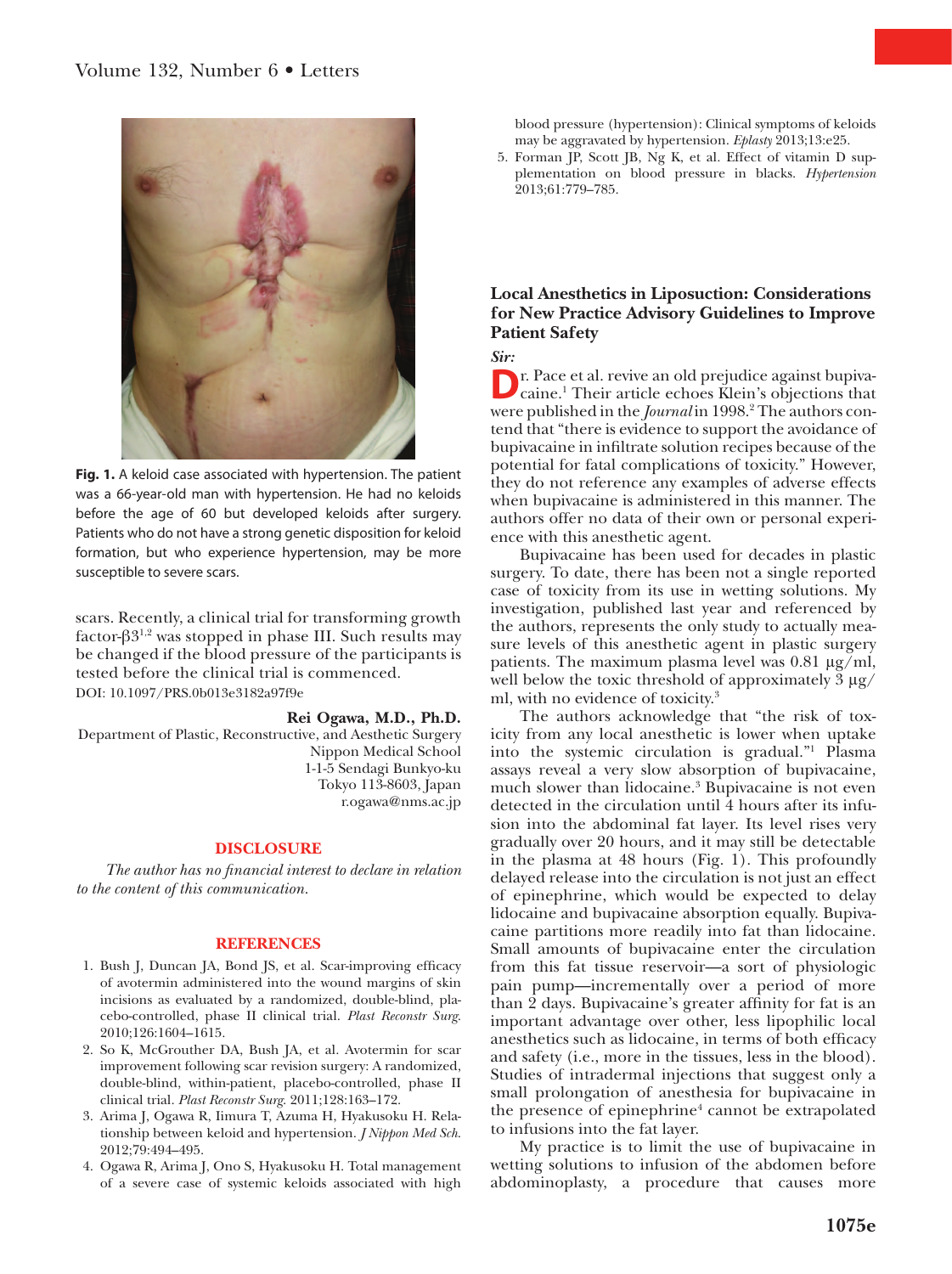

**Fig.1.** Lidocaine and monoethylglycinexylidide (*MEGX*) levels in 12 consecutive liposuction (*n* = 3) and lipoabdominoplasty (*n* = 9) patients whose levels were measured after infusion, hourly for the first 4 hours; every 2 hours from 4 to 24 hours; and at 48, 72, and 96 hours after infusion. Bupivacaine levels were also measured in the nine abdominoplasty patients who received bupivacaine. Data are presented as means  $\pm$  SEM. Note the change in the time scale of the graph after 24 hours. (Illustration reprinted from Swanson E. Prospective study of lidocaine, bupivacaine and epinephrine levels and blood loss in patients undergoing liposuction and abdominoplasty. *Plast Reconstr Surg.* 2012;130:702–722.)

postoperative pain than liposuction alone.<sup>3</sup> Failey et al. report that lipoabdominoplasty patients who received bupivacaine wetting solutions had significantly shorter hospitalizations than a control group of patients who received lidocaine or saline infusions.<sup>5</sup> This serendipitous finding is not surprising in view of bupivacaine's well-known potency, prolonged duration of action, and, perhaps most importantly, affinity for fat tissue. In my series of 322 consecutive liposuction and abdominoplasty outpatients,<sup>3</sup> there were no hospital admissions for uncontrolled pain or nausea. Recovery room times averaged 51 minutes. Effective and durable anesthesia at the tissue level hastens recovery and minimizes the need for systemic medications and their adverse side effects. Effective peripheral anesthesia also avoids the need for rib blocks, subfascial injections, and pain pumps, all of which introduce complications of their own.

The authors speculate about possible toxicity from cerebral ion trapping if anesthetized patients develop respiratory acidosis.<sup>1</sup> In my study, carbon dioxide levels in the blood remained normal, and there were no cases of neurologic toxicity.<sup>3</sup> The real clinical issue is actually respiratory alkalosis (causing hypokalemia), which is why spontaneous breathing is preferred over mechanical ventilation.<sup>3</sup> Of course, precipitation of bupivacaine is easily avoided by not adding sodium bicarbonate to infusions.

The authors reproduce Klein's formula (without sodium bicarbonate) and describe a linear relationship between patient weight and the maximum infiltrate volume.<sup>1</sup> In practice, there is no need to infuse more than 5 liters. A 0.05% lidocaine solution is already the standard.

More dilute concentrations, in the range of 0.01% to 0.05%, are unnecessary and may compromise efficacy.

The authors caution that mixing lidocaine and bupivacaine, a common practice among plastic surgeons for decades, $3,5$  is not supported by the U.S. Food and Drug Administration because of insufficient clinical data. In fact, such data are now available.<sup>3</sup> These guidelines do not always reflect the most recent literature; this federal agency still does not recognize the safety of lidocaine doses greater than 7 mg/kg, either.

Evidence-based medicine calls for the use of the best available evidence in making clinical recommendations, as opposed to relying on old prejudices or unsupported opinions. Our efforts should be directed toward real causes of patient morbidity and mortality<sup>6</sup> rather than hypothetical ones. Complications from oversedation typically occur within the first 24 hours after surgery.<sup>6</sup> By extending tissue anesthesia, bupivacaine may reduce the need for systemic medications during this critical time period and avoid patient overmedication for pain control. Its unique characteristics make bupivacaine a valuable asset in plastic surgery to optimize analgesia and improve patient safety.

DOI: 10.1097/PRS.0b013e3182a97f13

**Eric Swanson, M.D.**  Swanson Center 11413 Ash Street Leawood, Kans. 66211 [eswanson@swansoncenter.com](mailto:eswanson@swansoncenter.com)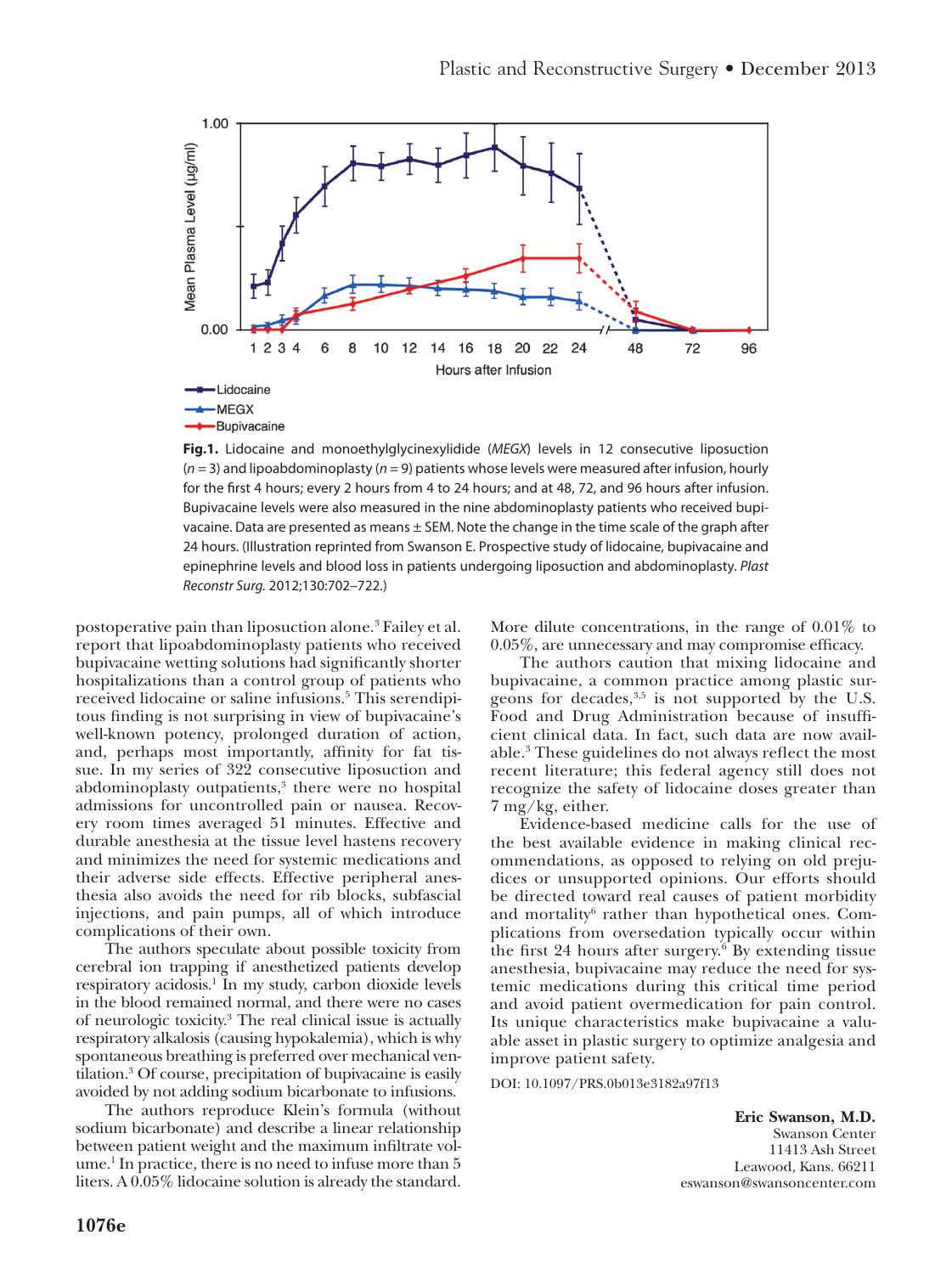### **DISCLOSURE**

*The author has no conflicts of interest to disclose. There was no outside funding for this study.*

#### **REFERENCES**

- 1. Pace MM, Chatterjee A, Merrill DG, Stotland MA, Ridgway EB. Local anesthetics in liposuction: Considerations for new practice advisory guidelines to improve patient safety. *Plast Reconstr Surg*. 2013;131:820e–826e.
- 2. Klein JA. Intravenous fluids and bupivacaine are contraindicated in tumescent liposuction. *Plast Reconstr Surg*. 1998;102:2516–2519.
- 3. Swanson E. Prospective study of lidocaine, bupivacaine and epinephrine levels and blood loss in patients undergoing liposuction and abdominoplasty. *Plast Reconstr Surg*. 2012;130:702–722; discussion 723–725.
- 4. Howe NR, Williams JM. Pain of injection and duration of anesthesia for intradermal infiltration of lidocaine, bupivacaine, and etidocaine. *J Dermatol Surg Oncol*. 1994;20: 459–464.
- 5. Failey CL, Vemula R, Borah GL, Hsia HC. Intraoperative use of bupivacaine for tumescent liposuction: The Robert Wood Johnson experience. *Plast Reconstr Surg*. 2009;124:1304–1311.
- 6. Grazer FM, de Jong RH. Fatal outcomes from liposuction: Census survey of cosmetic surgeons. *Plast Reconstr Surg*. 2000;105:436–446; discussion 447.

# **Reply: Local Anesthetics in Liposuction: Considerations for New Practice Advisory Guidelines to Improve Patient Safety**

*Sir:*

For those practitioners who routinely incorporate regional anesthesia into the management of surgical patients, the benefits of using local anesthetics to control postoperative pain, as described by Dr. Swanson, are most certainly appreciated. Perineural blockade with potent amides, such as 0.5% bupivacaine, provide patients with prolonged opiate-sparing pain control, among other benefits. At our institution, the choice of local anesthetic for surgical cases is not decided on by practitioner "prejudice"; rather, the decision is made by considering both patient and surgical factors in conjunction with the different pharmacokinetic and pharmacodynamic properties of each individual agent. Appropriate choices for safe and effective perioperative patient management are made on the basis of sound scientific evidence and good clinical judgment. The choice of local anesthetic agents for liposuction is no exception.

The central point for discussion is this: to date, no clinical study had been published demonstrating that bupivacaine benefits patients after liposuction. Nor do we know whether large, dilute doses of bupivacaine can provide a greater duration of more potent analgesia than dilute lidocaine. In fact, clinical and pharmacologic data from the dermatology and anesthesia literature published in the latter half of the twentieth century suggest that it does not.<sup>1</sup> Without evidence demonstrating clear benefits of using an agent that has been linked to fatal

cardiac arrest in otherwise healthy adult patients, $2$  the use of high-volumes of bupivacaine in liposuction is simply an "unsupported opinion." The "old prejudice" at hand here is the assumption that a more lipophilic local anesthetic must be the superior one.

Analysis of bupivacaine levels in plasma after liposuction procedures is premature and not relevant to clinical practice until this agent has been shown to provide benefit to patients. The reference cited by Dr. Swanson (by Failey et al.) did *not* show (and likewise did not conclude) that lipoabdominoplasty patients who received bupivacaine wetting solutions had shorter hospitalizations than patients who received lidocaine. In a subset of 20 patients, 10 who received a bupivacaine-based wetting solution (including one patient who received additional 1% lidocaine) were compared to control patients who received a local anesthetic–free wetting solution.<sup>3</sup> Although pain scores were not reported, it should come as no surprise that patients who received some form local anesthetic would enjoy shorter recovery room stays compared with patients who received no regional anesthetic at all. Until bupivacaine is compared with the current standard of care (lidocaine wetting solutions), its advantages remain in question.

I wholeheartedly agree with Dr. Swanson's sentiment that recommendations in medicine should be made based on evidence. Investigation into the efficacy of bupivacaine as compared with lidocaine for liposuction procedures should include a comprehensive analysis of relevant clinical outcomes, including the degree and duration of analgesia. Patient satisfaction, which may reflect the degree of opiate-sparing effects of a regional block, is critical when evaluating different pain control modalities. Other clinically important measurements include a comparison of 30-day hospital readmission rates, time to hospital discharge, incidence of cardiopulmonary complications, and surgical-site complications such as infection and tissue necrosis. If dilute bupivacaine can demonstrate measurable clinical benefits over lidocaine when infiltrated for liposuction, those benefits may outweigh the risks of toxicity for patients. Evidence demonstrating safe plasma levels of bupivacaine after infusions in excess of 3 mg/kg, such as meticulously reported by Dr. Swanson,<sup>4</sup> will provide a level of confidence to clinicians who use this agent in their practice. Until evidence provides us with that certainty, however, we have an obligation to protect our liposuction patients from any unnecessary risk. DOI: 10.1097/PRS.0b013e3182a97fed

#### **Meredith M. Pace, M.D.**

Department of Anesthesiology Dartmouth Hitchcock Medical Center 1 Medical Center Drive Lebanon, N.H. 03756 [meredith.m.pace@hitchcock.org](mailto:meredith.m.pace@hitchcock.org)

### **DISCLOSURE**

*The author has no conflicts of interest to disclose. There was no outside funding for this study.*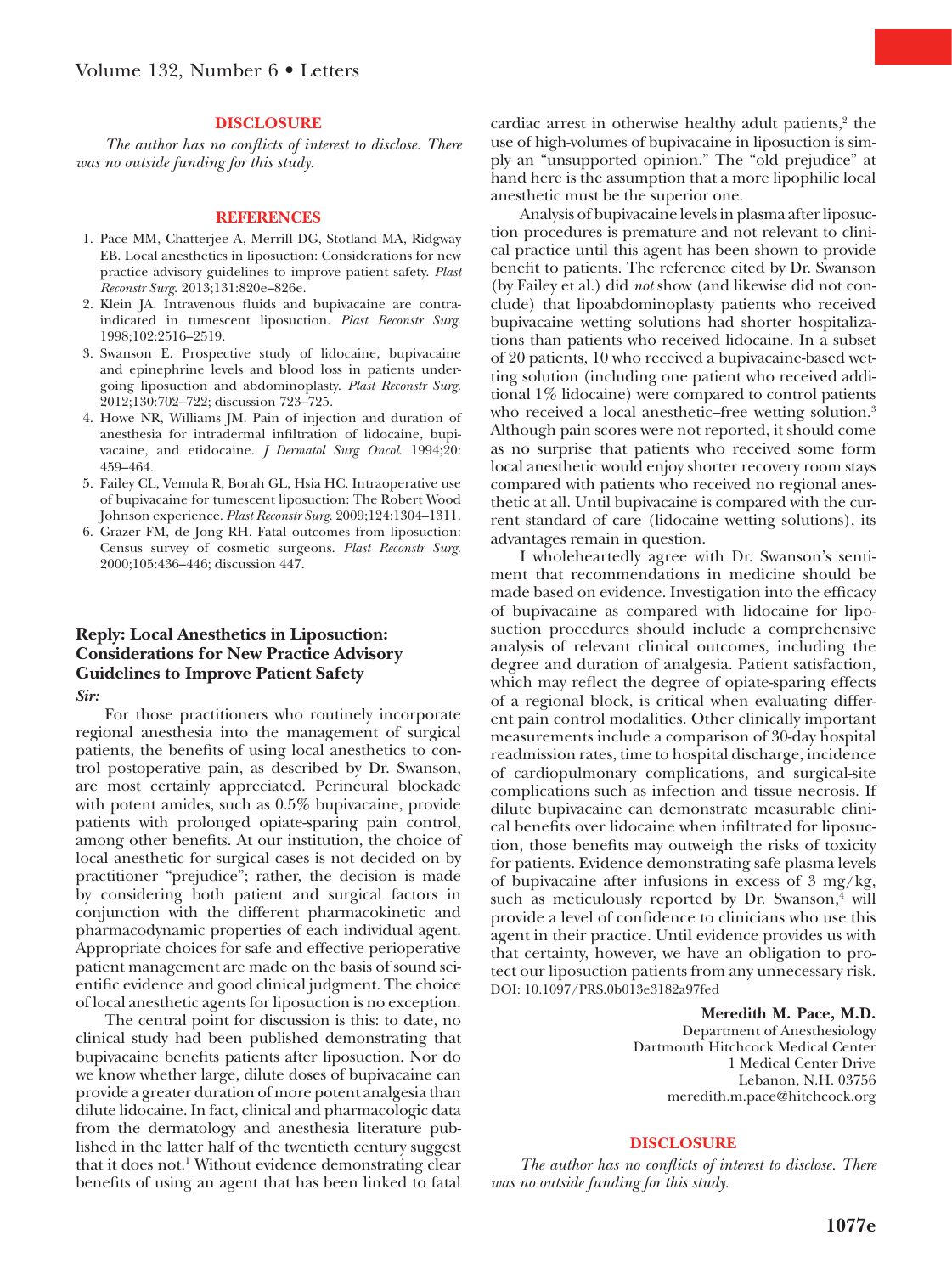## **ACKNOWLEDGMENT**

*The author thanks Brian D. Sites, M.D., Clinical Director of Regional Anesthesiology at Dartmouth Hitchcock Medical Center and Associate Editor-in-Chief for Regional Anesthesia and Pain Medicine.*

## **REFERENCES**

- 1. Pace MM, Chatterjee A, Merrill DG, Stotland MA, Ridgway EB. Local anesthetics in liposuction: Considerations for new practice advisory guidelines to improve patient safety. *Plast Reconstr Surg*. 2013;131:820e–826e.
- 2. Albright GA. Cardiac arrest following regional anesthesia with etidocaine or bupivacaine. *Anesthesiology* 1979;51:285–287.
- 3. Failey CL, Vemula R, Borah GL, Hsia HC. Intraoperative use of bupivacaine for tumescent liposuction: The Robert Wood Johnson experience. *Plast Reconstr Surg*. 2009;124:1304–1311.
- 4. Swanson E. Prospective study of lidocaine, bupivacaine and epinephrine levels and blood loss in patients undergoing liposuction and abdominoplasty. *Plast Reconstr Surg*. 2012;130:702–722; discussion 723–725.

# **Preoperative Symptoms of Body Dysmorphic Disorder Determine Postoperative Satisfaction and Quality of Life in Aesthetic Rhinoplasty**

*Sir:* **W**e read with great interest the publication entitled "Preoperative Symptoms of Body Dysmorphic Disorder Determine Postoperative Satisfaction and Quality of Life in Aesthetic Rhinoplasty" by Picavet

et al. (*Plast Reconstr Surg*. 2013;131:861–868). We agree with the authors that being able to diagnose dysmorphic disorder preoperatively is important to prevent the failure of cosmetic procedures.

The plastic surgeon has to resolve not only an anatomical problem but also a discomfort of personality of the patients. Body dysmorphic disorder is a psychiatric disease characterized by worry with a minimal or nonexistent appearance defect and causes significant distress and interferes with the social life of the patient. The perceived physical anomaly may involve the shape and size of the whole body or may be centered around single units.<sup>1</sup> Patients with body dysmorphic disorder are known to request multiple aesthetic procedures that never leave them satisfied. Whenever we are faced with a patient, we must decide whether the patient may have a therapeutic indication for cosmetic surgery. First, we have to evaluate the patient's motivation for the procedure.<sup>2</sup> For example, a question that we could ask our patient is, "Why do you want to undergo to this cosmetic procedure?" We could receive the following two answers: (1) "to please my partner" (this is not an adequate response to submit a patient to a surgical procedure); or, for example, (2) "my nose makes me feel uncomfortable to be with others and with myself" (this is an appropriate response). The physiognomy of mental suffering has changed and continues to evolve over time. In fact, until the 1980s, the most frequent psychiatric disorders were agoraphobia and claustrophobia, whereas now the most common ones are diseases that affect the patient's perception of himself or herself and his or her own body,



**Fig. 1.** Therapeutic algorithm for cosmetic surgery.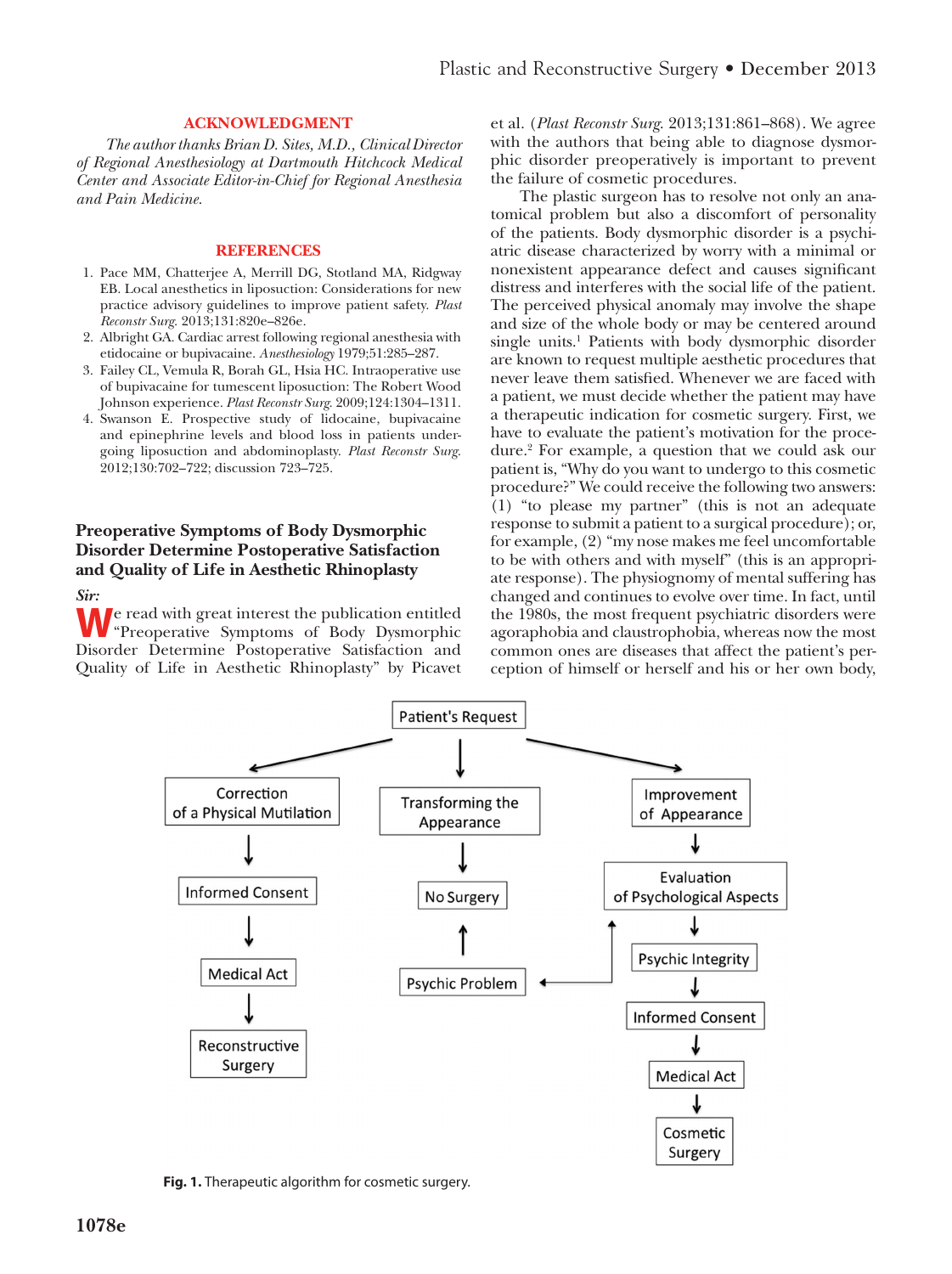such as dysmorphic disorder, anorexia, and bulimia.<sup>3</sup> In our experience, we know that rhinoplasty is the most requested procedure by patients with body dysmorphic disorder and therefore this type of surgery requires a greater sensitivity to investigate the patient's history; we noticed that a large number of secondary surgical revisions that we have to perform were on patients affected by psychological disorders. A confirmation of our experience was given in a study by Picavet et al.<sup>4</sup> in which the prevalence of moderate to severe body dysmorphic disorder symptoms in a cosmetic rhinoplasty population was high. Body dysmorphic disorder symptoms significantly reduce the quality of life and cause significant appearance-related disruption of everyday living. Obviously, a patient with this type of disorder can never be satisfied after surgery. How could we answer the patient's request? In our experience, we believe it is necessary to integrate the look and the listening, because the look can make a survey on the presence or absence of an objective problem, whereas the listening caters to the subjective side of a person. In this way, we can understand the person's relationship with their body. We use the algorithm presented in Figure 1 to identify which patients are good candidates for cosmetic surgery, and we are working on another algorithm that can outline an objective indication for cosmetic surgery. DOI: 10.1097/PRS.0b013e3182a97f27

**Mauro Barone, M.D.**

**Annalisa Cogliandro, M.D.**

**Paolo Persichetti, M.D., Ph.D.**

Plastic, Reconstructive, and Aesthetic Surgery Unit Campus Bio-Medico University of Rome Rome, Italy

Corrispondence to Dr. Barone Plastic, Reconstructive, and Aesthetic Surgery Unit Campus Bio-Medico University of Rome Via Alvaro del Portillo 200 00144 Rome, Italy [maurosabbarone@gmail.com](mailto:maurosabbarone@gmail.com)

### **DISCLOSURE**

*The authors have no financial interest to declare in relation to the content of this communication.*

### **REFERENCES**

- 1. Jakubietz M, Jakubietz RJ, Kloss DF, Gruenert JJ. Body dysmorphic disorder: Diagnosis and approach. *Plast Reconstr Surg*. 2007;119:1924–1930.
- 2. Dessy LA, Mazzocchi M, Di Ronza S, Buccheri E, Scuderi N. Surgical approach and indications in aesthetic treatment of body dysmorphic disorder (in Italian). *G Chir*. 2010;31:537–542.
- 3. Phillips KA, Wilhelm S, Koran LM, et al. Body dysmorphic disorder: Some key issues for DSM-V. *Depress Anxiety* 2010;27:573–591.
- 4. Picavet VA, Prokopakis EP, Gabriëls L, Jorissen M, Hellings PW. High prevalence of body dysmorphic disorder symptoms in patients seeking rhinoplasty. *Plast Reconstr Surg*. 2011;128:509–517.

# **Deferoxamine Restores Callus Size, Mineralization, and Mechanical Strength in Fracture Healing after Radiotherapy** *Sir:*

**R** read with great interest the article written by Donneys et al. entitled "Deferoxamine Restores Callus Size, Mineralization, and Mechanical Strength in Fracture Healing after Radiotherapy."<sup>1</sup> This article was published in May of 2013 and concerns the efficacy of deferoxamine in fracture healing. The authors nicely showed that deferoxamine can restore bony union after radiotherapy and honestly noted some possible limitations of the study. However, we would like to complete the discussion by mentioning another important limitation.

Deferoxamine, a chelating agent used to reduce iron deposition toxicity, has a documented capacity to increase vascularity by means of the hypoxia-inducible factor  $1\alpha$  pathway. Accumulation of intracellular hypoxia-inducible factor 1α leads to an increase of vascular endothelial growth factor. However, recent studies have shown significant side effects of the use of deferoxamine. Deferoxamine can induce dysplasticlike skeletal abnormalities, growth retardation, and knee arthropathy. $1-3$  In other words, the importance of bony healing must be weighed against the awful side effects of deferoxamine; in my opinion, it is the main limitation of this study.

DOI: 10.1097/PRS.0b013e3182a97f76

#### **Hamid Namazi, M.D.**

### **Zahra Majd**

Orthopaedic Surgery Shiraz University of Medical Sciences Shiraz, Iran

Correspondence to Dr. Namazi Orthopaedic Surgery Shiraz University of Medical Sciences Shiraz, Iran [namazih@sums.ac.ir](mailto:namazih@sums.ac.ir)

#### **DISCLOSURE**

*The authors have no financial interest to declare in relation to the content of this communication.*

#### **REFERENCES**

- 1. Donneys A, Ahsan S, Perosky JE, et al. Deferoxamine restores callus size, mineralization, and mechanical strength in fracture healing after radiotherapy. *Plast Reconstr Surg*. 2013;131:711e–719e.
- 2. Chan YL, Chu CW, Chik KW, Pang LM, Shing MK, Li CK. Deferoxamine-induced dysplasia of the knee: Sonographic features and diagnostic performance compared with magnetic resonance imaging. *J Ultrasound Med*. 2001;20:723–728.
- 3. Chan YL, Li CK, Pang LM, Chik KW. Desferrioxamineinduced long bone changes in thalassaemic patients: Radiographic features, prevalence and relations with growth. *Clin Radiol*. 2000;55:610–614.